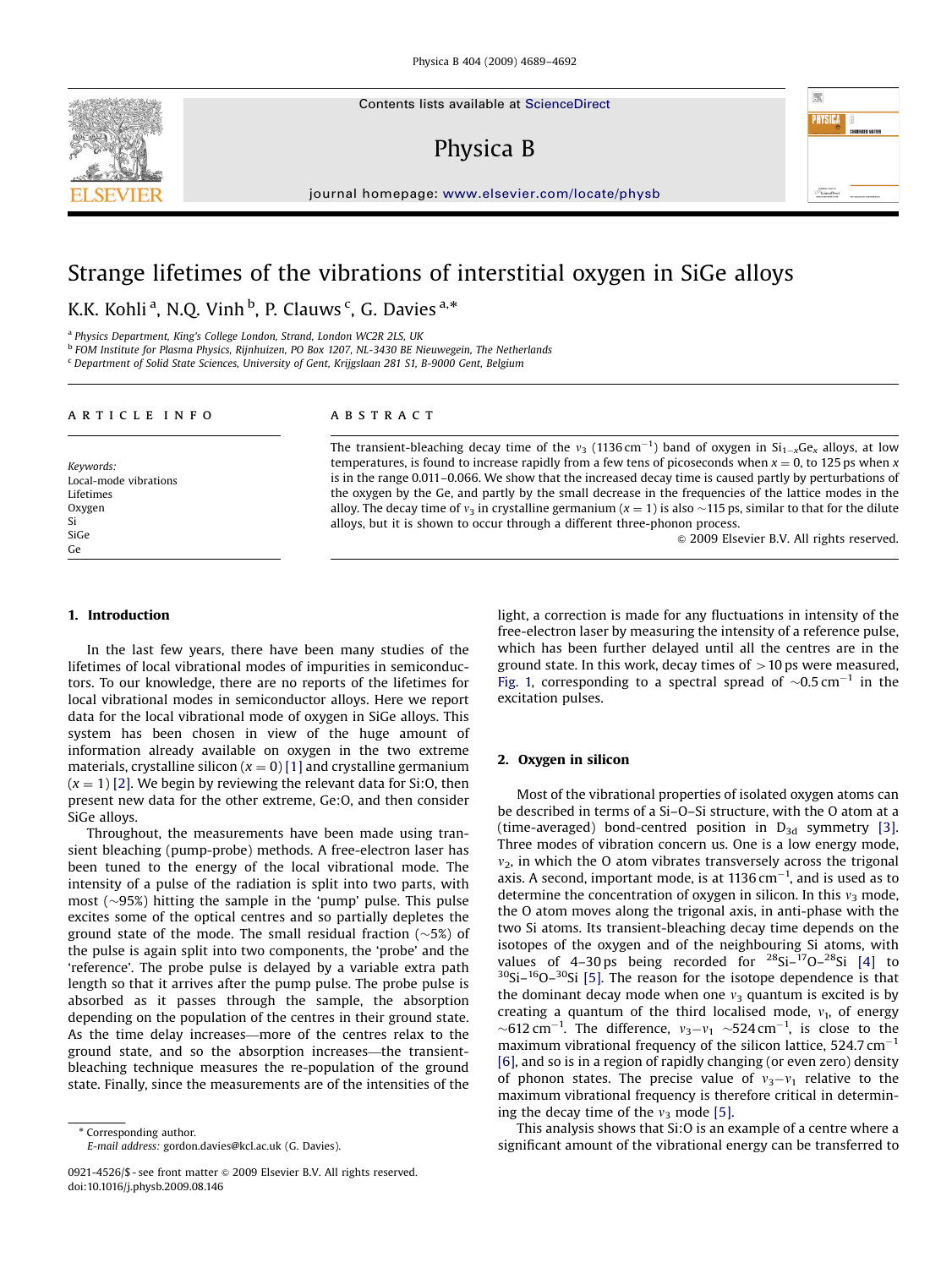<span id="page-1-0"></span>

**Fig. 1.** Measured decay times in Ge (+) and in a  $\text{Si}_{1-x}\text{Ge}_x$  alloy with  $x = 0.039$  (  $\times$  ). The lines are calculated using Eq. (1) for Ge and Eq. (2) for SiGe.

a lower energy local mode—other examples are some of the Si:H centres—where involving a second local vibrational mode can reduce the decay time by two orders of magnitude compared to other Si:H centres [\[7\].](#page-3-0)

The two-phonon decay involves high energy phonons of 524 and  $612\,\mathrm{cm}^{-1}$  and so is only weakly temperature dependent. In addition to this dominant decay mode, a second decay channel occurs with a time at low temperature of 27 ps. It is this slower channel that determines the temperature dependence. The probability of emitting three phonons of frequency  $\omega_1$ ,  $\omega_2$  and  $\omega_3$  depend on the product  $(1+n_1)(1+n_2)(1+n_3)$  where *n* is the Bose–Einstein population term  $n = 1/[\exp(\hbar \omega/kT) - 1]$ . However, it is possible to re-populate the  $v_3$  mode by absorbing three phonons, with a probability depending on  $n_1n_2n_3$ . Consequently, with increasing temperature, the decay rate  $1/\tau$  increases at a rate given by the difference [\[8\]](#page-3-0)

$$
1/\tau = [(1 + n_1)(1 + n_2)(1 + n_3) - n_1n_2n_3]/\tau_0
$$
\n(1)

Here  $\tau_0$  is the decay time at 0 K. The fit to the data is excellent, Fig. 1, with values for the three phonons of 612, 489 and 35  $cm^{-1}$ . The first value has been fixed at the  $v_1$  frequency, and since energy must be conserved, there is only an adjustable frequency. The value of 35 cm $^{-1}$  is close to the  $v_{2}$  frequency, giving the appealing model that the  $v_3$  local mode can decay into  $v_1$  and  $v_2$  local modes, plus one lattice phonon.

## 3. Oxygen in germanium

There is one published measurement of the transient bleaching time for Ge: O [\[4\]](#page-3-0), showing that at low temperature, Ge:  $^{16}$ O decays with a time of  $125\pm10$  ps. We have confirmed that measurement, extended the temperature range, and found that the decay time is independent of the isotope of oxygen (Fig. 2). The  $v_3$  mode of, Ge:<sup>16</sup>O has an energy of 862 cm<sup>-1</sup>, and the  $v_1$  mode has 412 cm<sup>-1</sup>. Again, it is reasonable to expect that the decay of the  $v_3$  mode will involve the  $v_1$  mode, since both are highly localised on the Ge–O– Ge 'molecule'. But in contrast to Si:O in Ge the difference  $v_3 - v_1$ considerably exceeds the maximum lattice frequency (307 cm $^{-1}$ ), and so two lattice modes must also be emitted. The total threephonon process is expected by the 'frequency-gap rule' [\[7\]](#page-3-0) to be slower than the two-phonon process in Si:O, as is observed [\[5\].](#page-3-0) Another consequence of the larger value of  $v_3-v_1$  is that the decay time is independent of the isotopes of oxygen or germanium. For example, when the oxygen isotope is changed to  $^{18}$ O,  $v_3$  in Ge:O is reduced to 819 cm<sup>-1</sup> [\[4\]](#page-3-0),  $v_1$  to 401 cm<sup>-1</sup> [\[9\]](#page-3-0), and the difference  $v_3 - v_1$  is still sufficiently above the maximum lattice frequency



**Fig. 2.** Measured decay times at low temperature ( $\sim$ 10 K) for the  $v_3$  line in Si<sub>1-x</sub>Ge<sub>x</sub> alloys as a function of the alloy composition x. The values for Ge,  $x = 1$ , (shown by circles) are schematically included at  $x = 0.1$ . For the Ge data, the higher point is for <sup>16</sup>O, and the lower for <sup>18</sup>O. The uncertainty is about  $\pm 8\%$ .

that the decay time is unchanged, as reported in Fig. 2. The simplest description of the temperature dependence of the  $v_3$ mode is to assume that only  $v_1$  and two lattice modes are involved in the decay. The decay rate is then fitted using Eq. (1), resulting in an excellent fit, Fig. 1.

Oxygen in germanium is evidently a good example of a system in which there is one well-defined decay process, in this case involving three phonons. The temperature dependence, the isotope-invariance, and the relatively long decay time, compared to Si:O, are all consistent with this simple picture.

#### 4. Oxygen in silicon–germanium

There are no published data for the transient-bleaching decay time of oxygen in SiGe alloys. At low temperature we find three surprising results:

- (a) at low temperature, the decay time increases very rapidly with Ge content, Fig. 2, so that already at 1% Ge, the decay time is  $125 \pm 15$  ps, very similar to that of Ge:O;
- (b) however, the decay time in SiGe has a distinctly different dependence on temperature compared to that in Ge, Fig. 1; and
- (c) the decay time is independent of the wavelength of the excitation in the alloy-broadened  $v_3$  absorption band.

First, we take the temperature dependence, Fig. 1. It is not possible to fit the data using a two- or a three-phonon process in the form of Eq. (1). The simplest explanation is that at low temperature, the decay is controlled by the emission of three phonons of sufficiently high energy that they do not contribute significantly to the temperature dependence. To obtain a fast decrease in decay time near 60 K, we assume that another decay mode is important, involving four phonons, with one of the phonons being absorbed from the lattice. The temperature dependence of this four-phonon process is predominantly determined by the product  $(1+n_4)(1+n_5)(1+n_6)n_7$ . Here, the first three terms describe the emission of three phonons, and the final term is the population of the phonon states to be absorbed; again  $n$  is the Bose–Einstein population term. With these assumptions, the total decay rate is then given by a three-phonon process, as in Eq. (1), which we have assumed to be almost constant at a rate  $r$ , and the four phonon term. The decay rate is then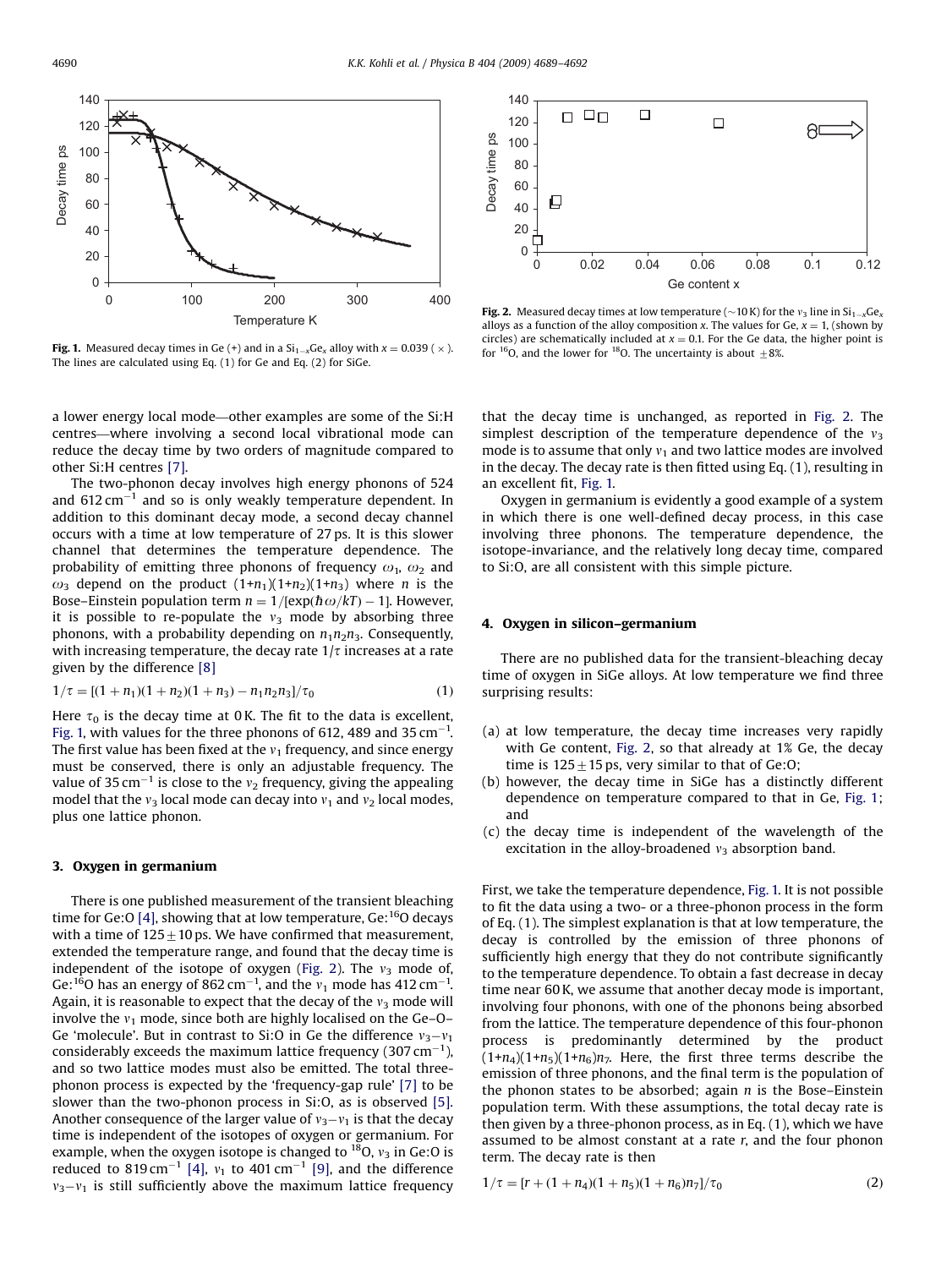where  $\tau_0$  is the decay time at 0 K. The fit is then excellent, with values for the three emitted phonons of 612, 446 and 351  $\text{cm}^{-1}$ , and  $273 \text{ cm}^{-1}$  for the absorbed phonon. The temperature dependence illustrates that the decay of  $v_3$  in SiGe is very different from that in Ge, and the long decay times show that the decay modes are completely different from those in Si.

To understand the differences, we first consider the perturbations of the oxygen vibration by the Ge atoms in the dilute alloys.

### 5. Perturbations of the  $v_3$  mode by germanium

It has long been known that in dilute alloys,  $x < 0.03$ , the  $1136 \text{ cm}^{-1}$  line that is seen at low temperatures in Si divides into three distinct lines, labelled O-I, O-II and O-III [\[10–12\]](#page-3-0). O-I occurs very close to 1136 cm $^{-1}$ , O-II is at  ${\sim}8\,\mathrm{cm}^{-1}$  lower energy, and O-III at  $\sim$ 16 cm<sup>-1</sup> below O-I. The precise values depend on the Ge content, but in our sample of highest Ge,  $x = 0.066$ , the frequency of the O-III line is only perturbed by  $1.4\%$  from  $1136 \text{ cm}^{-1}$ , the perturbations to the energies are small. The lines are generally assigned as follows. O-III is produced when one Ge atom is in the second-neighbour position to the O atom, giving a configuration like Si–O–Si–Ge. The less-perturbed O-II has the configuration Si–O–Si–Si–Ge, with one Ge atom in the third-neighbour position. The sharpest peak (O-I) at the high energy side is similar to the  $1136 \text{ cm}^{-1}$  line of Si:O, with no Ge atoms in the second or third neighbour positions. The three lines are broadened by the random distribution of Ge atoms that are more distant from the O atom. There are no reports of the '1136 cm $^{-1}$ ' band in SiGe alloys with a Ge atom in the first neighbour position, in agreement with predictions that the formation energy for a Ge atom in the immediate neighbour configuration, Si–O–Ge, is 0.7 eV higher than for O-I, O-II and O-III [\[13\]](#page-3-0).

Evidently, the fast two- and three-phonon processes that occur in Si are quenched at the configurations found in the SiGe alloys, even though the first-order perturbations to their energies are small. However, one significant change in the absorption is that there is no coupling of the  $v_3$  and  $v_2$  modes in the O-II and O-II configurations. The effect of this is seen in the bandshape at 77 K. In Si, multiple structure occurs on the low energy side of the  $1136 \text{ cm}^{-1}$  line. It is well known that this structure is caused by population of the low energy  $v_2$  mode, and (crucially) that the coupling of  $v_2$  and  $v_3$  results in significant differences in energy of the  $v_2$  levels when the  $v_3$  mode is excited. The loss of that structure in the SiGe alloys is caused by the rapid quenching of the coupling at the Ge content increases. Measurements on the intensity of the combination band seen at  $v_3 + v_2 = 1205$  cm $^{-1}$ , also demonstrate that the coupling between  $v_3$  and  $v_2$  is effectively quenched to zero at the O-II and O-III configurations. Reduced coupling of  $v_3$  and  $v_2$  has been reported in SiGe alloys with small Ge contents by Yamada-Kaneta [\[12\]](#page-3-0) and also in crystalline silicon under hydrostatic stress [\[14\]](#page-3-0). Its importance here is that the three-phonon process found in Si with a low temperature decay time of  $\sim$ 27 ps, and which requires coupling of the  $v_3$  and  $v_2$ modes, becomes forbidden in SiGe alloys for the O-II and O-III configurations.

We have not yet explained the loss of the two-phonon process for all the configurations, nor the quenching of the 27 ps process for the O-I configuration. To understand the increased lifetime, we evidently need to look outside the Si–O–Si 'molecule'.

## 6. Perturbations of the lattice modes

The energy in the  $v_3$  mode must eventually be emitted into the lattice, and so the 'lattice' frequencies of the alloy are important.



**Fig. 3.** The solid line shows the value of  $v_3 - v_1$  in  $Si_{1-x}Ge_x$  alloys as a function of the alloy composition x. This energy must be emitted into lattice modes. The broken line is the trend of the measured data for the highest Raman frequency [\[15\].](#page-3-0) The chain line is the change in the maximum frequency using the mean fractional shift rate from the two-phonon absorption bands in  $Si_{1-x}Ge_x$ .

However, which vibrational frequencies should be used is not clear at present. When Ge atoms are included in silicon, the maximum frequency of vibration of the lattice is reduced from 524 cm<sup>-1</sup> at  $x = 0$  to 307 cm<sup>-1</sup> at  $x = 1$ . In Fig. 3 we estimate the changes in the maximum frequency. The broken line shows the trend from Ref. [\[15\]](#page-3-0) for the Raman Si–Si vibration, which emphasises the local Si–Si bonds. To use more general modes, we have measured the energies of the clearly defined features in the two-phonon absorption spectrum of the alloys. The chain line shows the mean rate of the fractional change in frequency,  $\Delta\omega/\omega = -0.22x$ . The virtual crystal approximation (not shown) would predict a much faster decrease at the rate of about  $-400x$  cm<sup>-1</sup>. In contrast, the  $v_3$  and  $v_1$  modes are little changed in our range of x,  $x < 0.066$ . From fits to the bandshapes, we measure  $dv_3/dx = -40 \text{ cm}^{-1}$ . The  $v_1$  mode is infra-red inactive, but the combination band  $v_3 + v_1$  is weakly observable, and the frequency of the  $v_1$  mode appears to be independent of x, as predicted [\[13\]](#page-3-0). We recall from Section 2 that in Si:O, the residual energy  $v_3 - v_1$  is emitted as lattice phonons, leading to the critical dependence of the decay time on the frequencies. If  $v_3 - v_1$  is less than the maximum lattice frequency  $v_{\text{max}}$ , then only one lattice mode needs to be emitted, but if  $v_3 - v_1 > v_{\text{max}}$  then two lattice modes must be created, increasing the decay time. When  $x = 0$  we expect  $v_3 - v_1$  to lie in the one-phonon continuum of the crystal (Section 2). Taking the long-range one-phonon continuum to be represented best by the changes in the two-phonon absorption spectrum,  $v_3-v_1$  emerges from the one-phonon continuum at  $x$  $\sim$ 0.0026. For larger values of x, a three-phonon process would be required for the decay, resulting in lengthened decay times. The values appear to be qualitatively consistent with the plot in [Fig. 2.](#page-1-0)

### 7. Summary

We have presented the first data for the transient-bleaching decay time of the  $v_3$  band of oxygen in SiGe alloys, and as part of the study have extended the data for oxygen in crystalline silicon and germanium. In contrast to Si:O, where the decay is critically dependent on the exact frequencies of the  $v_3$  and  $v_1$  modes, the decay process for Ge:O involves three phonons, is independent of the isotope of oxygen, and has a simple temperature dependence that is consistent with the three-phonon decay. In SiGe alloys, even with only 1% of Ge, the decay time is equal to that in Ge, and is independent of excitation into the O-I, O-II or O-III bands produced by different levels of perturbation of the oxygen. For O-I, the energies of the  $v_3$  and  $v_1$  modes are little changed by the